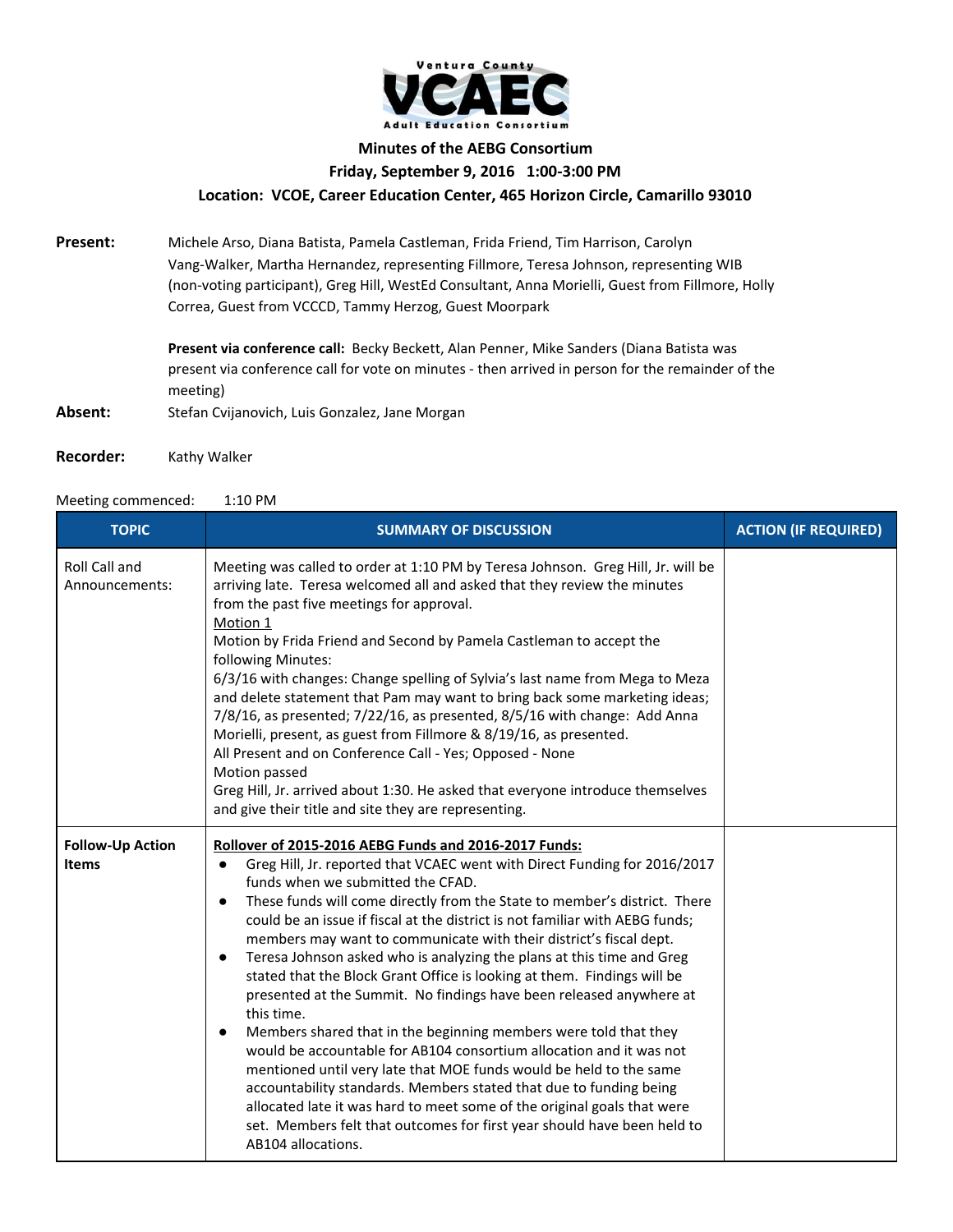|                          | Greg Hill shared that the performance measures are very close to WIOA<br>results/outcomes.<br>Data and Accountability Work plan is due in December.<br>$\bullet$<br>The state will send a letter of acceptance of VCAEC's plan. This letter will<br>probably go to Teresa Johnson, Mike Sanders and Kathy Walker. Once<br>this letter has been received the funds should be allocated within a<br>month.<br>Mike mentioned that last year the MOE money came in September.<br>$\bullet$<br>VCCCD should be sending the remaining 2015-2016 allocations to all<br>members within the next couple of weeks. (It was noted that Moorpark<br>was the only member that had received their whole allocation for<br>2015/2016.)<br>Ojai expressed concern that all requisitions have been put on hold until<br>they receive their funding.<br>Member's can identify a single point of contact to manage additional<br>funds for VCAEC - Ojai will be the fiscal manager/banker of VCAEC's<br>unallocated funds for consortium spending, new funding and Data &<br>Accountability Funds. Their job is a that of a banker - holding the money<br>and paying the bills. | $\bullet$              | Data &<br>Accountability work<br>plan is due in<br>December.                                                                                                                                                                                                                                          |
|--------------------------|---------------------------------------------------------------------------------------------------------------------------------------------------------------------------------------------------------------------------------------------------------------------------------------------------------------------------------------------------------------------------------------------------------------------------------------------------------------------------------------------------------------------------------------------------------------------------------------------------------------------------------------------------------------------------------------------------------------------------------------------------------------------------------------------------------------------------------------------------------------------------------------------------------------------------------------------------------------------------------------------------------------------------------------------------------------------------------------------------------------------------------------------------------------|------------------------|-------------------------------------------------------------------------------------------------------------------------------------------------------------------------------------------------------------------------------------------------------------------------------------------------------|
| <b>VCAEC Governance:</b> | Discussion regarding Governance Plan took place.<br>Governance Plan needs to be updated.<br>Member Representation was discussed. It was suggested that there<br>is a need for a subcommittee to look at the Governance Plan as VCAEC<br>has come along way since the beginning of the committee.<br>Member Intent to Participate form needs to be on file for voting<br>members that are the representative for their district.<br>Kathy and Greg will verify that we are still using the same Intent to<br>Participate form and will send to members.<br>Tim Harrison, said that VCCCD is looking at Holly Creases, project<br>manager for workforce development becoming the representative for<br>all 3 Colleges. Ventura and Moorpark have agreed and they are<br>waiting to hear from Oxnard. She would be the consistent person<br>present. VCCCD would have one vote on VCAEC consortium - acting<br>as one entity. Tim Harrison's duties at the college have changed and<br>he is moving into the performing arts arena.<br>VCCCD wants to make a connection to the adult schools and be a<br>supportive link.                                        | $\bullet$<br>$\bullet$ | Kathy and Greg to<br>verify 2016-2017<br>Intent to Participate<br>form for members<br>and send to them.<br>VCCCD looking at<br>having Holly Creases<br>be their one<br>representative for<br>the college district<br>thus giving them<br>one vote acting as<br>one entity - add to<br>agenda for next |
|                          | <b>Meeting Schedule and Location:</b><br>Meeting schedule and location for this year's upcoming meetings was<br>discussed. This past year the meetings have been held the first Friday<br>of each month unless it was a holiday then it was moved to the<br>second Friday. Meetings were centrally located, being held at VCOE's<br>Camarillo Airport location.<br>Members would like a list of members and guest participates, with<br>title, site, contact information. All should send Kathy Walker an email<br>with this information and she will put together and send to all.<br>Members expressed that they miss going to the different sites and<br>would even like to plan to take tours of sites and a opportunity to see<br>the communities that each member serves.<br>There was a consensus that Friday was a good day to meet.<br>Members expressed concern about the conference calls as they are<br>hard to understand and hear what is being said on both ends of the<br>call.                                                                                                                                                               | $\bullet$<br>$\bullet$ | meeting.<br>Members and guest<br>participants to send<br>Kathy Walker an<br>email with their<br>name, title, contact<br>info and site.<br>Kathy Walker will<br>compile a list and<br>send to members.<br>Add to next agenda<br>"Conference Call"<br>options.                                          |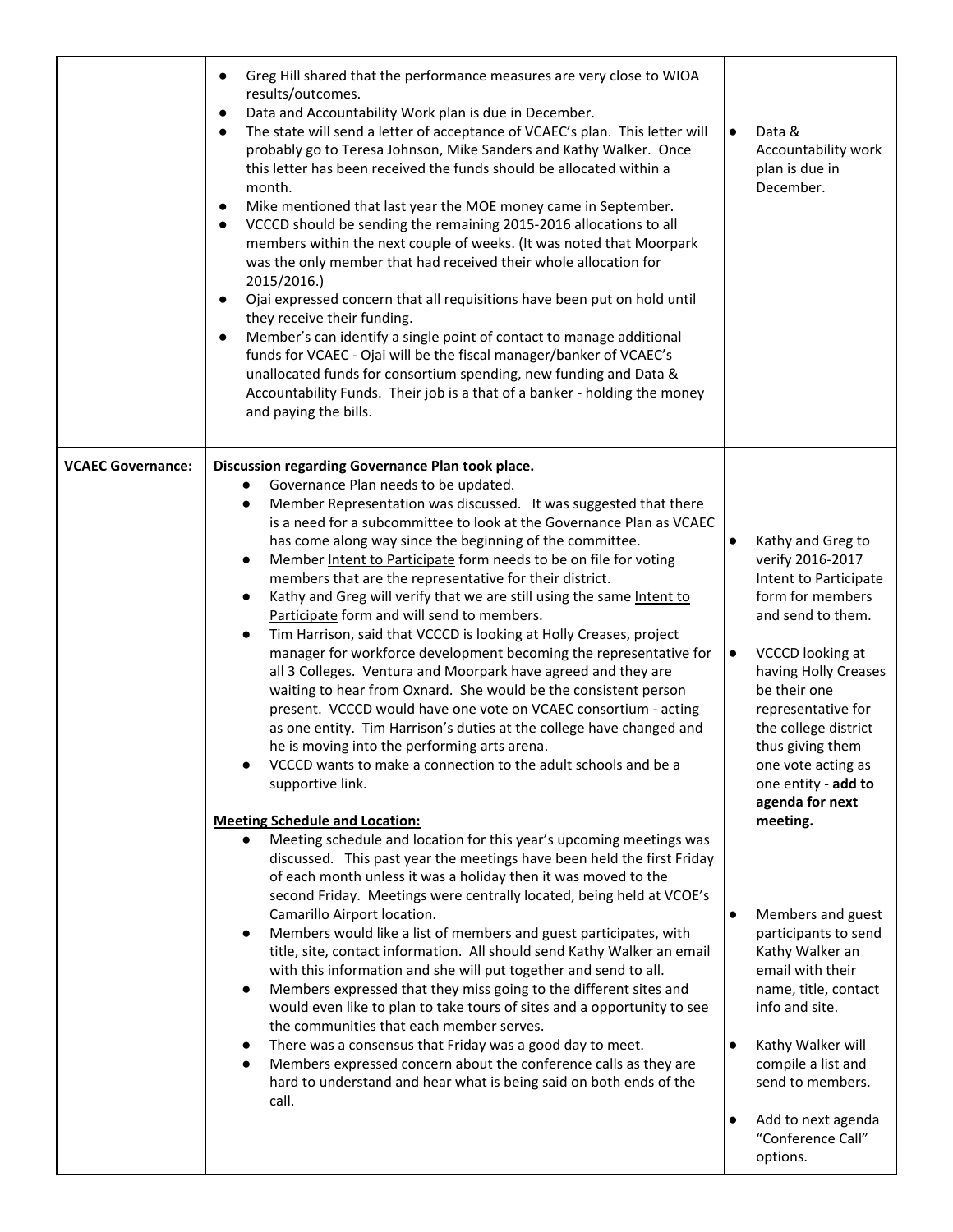|                        | Greg said we have three options.<br>1. Don't do conference calls - send a delegate and then take the vote by<br>a remote poll.<br>2. Do a Webex meeting where all members have their camera's on so<br>that all can see each other.<br>3. Skype<br>• Greg will look into some type of equipment that can travel from place<br>to place to make remote access more accessible.<br>Further discussion will need to take place before consensus is reached.<br>Greg said he was hearing the following suggestions:                                                                                                                                                                                                                                                                                                                                                                                                                                                                                                                                                                                                                                                                                                                                | Greg will check on<br>portable equipment<br>to make remote<br>access more<br>accessible. |
|------------------------|------------------------------------------------------------------------------------------------------------------------------------------------------------------------------------------------------------------------------------------------------------------------------------------------------------------------------------------------------------------------------------------------------------------------------------------------------------------------------------------------------------------------------------------------------------------------------------------------------------------------------------------------------------------------------------------------------------------------------------------------------------------------------------------------------------------------------------------------------------------------------------------------------------------------------------------------------------------------------------------------------------------------------------------------------------------------------------------------------------------------------------------------------------------------------------------------------------------------------------------------|------------------------------------------------------------------------------------------|
|                        | Desire to rotate meetings<br>$\bullet$<br>Need to map out dates and locations for the year<br>$\bullet$<br>Need to keep - Business meeting first<br>$\bullet$<br>Perhaps subcommittee to plan events<br>$\bullet$<br>Desire to feature programs<br>$\bullet$<br>Governing meeting must be a standing meeting<br>$\bullet$<br>The following meeting schedule and locations were agreed on by members:<br>All meetings will be on Friday<br>$\bullet$<br>October 7 - VCOE at Moorpark Campus<br>$\bullet$<br>November 4 - Santa Paula                                                                                                                                                                                                                                                                                                                                                                                                                                                                                                                                                                                                                                                                                                            |                                                                                          |
|                        | $\bullet$<br>December 2 - VCCCD<br>$\bullet$<br>January 13 - Simi Valley<br>$\bullet$<br>February 3 - Ojai<br>$\bullet$<br>March 3 - VACE<br>$\bullet$<br>April 7 - Fillmore<br>$\bullet$<br>May 12 - Oxnard<br>$\bullet$<br>June - Conejo Valley<br>$\bullet$<br>July - VCOE at Career Education Center, Camarillo Airport Campus<br>$\bullet$<br>Note: Moorpark Adult School will be a substitute if another member is not<br>able to host their scheduled meeting.                                                                                                                                                                                                                                                                                                                                                                                                                                                                                                                                                                                                                                                                                                                                                                          |                                                                                          |
| <b>Open Discussion</b> | Teresa Johnson announced that TopsPro Training with Jay Wright is<br>$\bullet$<br>scheduled for September 22nd. They need a location with a computer<br>lab. The morning session 9:00-12:00, will be geared toward the office<br>staff. The afternoon session, 1:00-4:00, will be for the teaching staff. She<br>asked that the consortium cover lunch.<br>It was brought up that this was late notice for a whole consortium<br>$\bullet$<br>training. It was decided that a 3 weeks notice would be agreeable to<br>members for future training sessions.<br>Holly Correa from VCCCD said that she would be happy to plan another<br>$\bullet$<br>training with Jay Wright as VCCCD is applying for Title II WIOA Funding.<br>Again, it was expressed that members would like more Professional<br>Development opportunities and Events Planned.<br>AEBG Summit will be November 1-2 in Sacramento. The theme is<br>"Moving the Needle". Greg asked if any were interested in presenting at<br>the Summit. Teresa Johnson submitted a presentation from Fillmore and<br>said she would be happy to also present on VACE's Program for training<br>paraeducators and volunteers to work in the K-12 environment if VACE<br>submits a request. |                                                                                          |
|                        | The following members expressed interested in representing VCAEC at the<br>Summit.<br>1. Michele Arso<br>2. Diana Batista                                                                                                                                                                                                                                                                                                                                                                                                                                                                                                                                                                                                                                                                                                                                                                                                                                                                                                                                                                                                                                                                                                                      |                                                                                          |